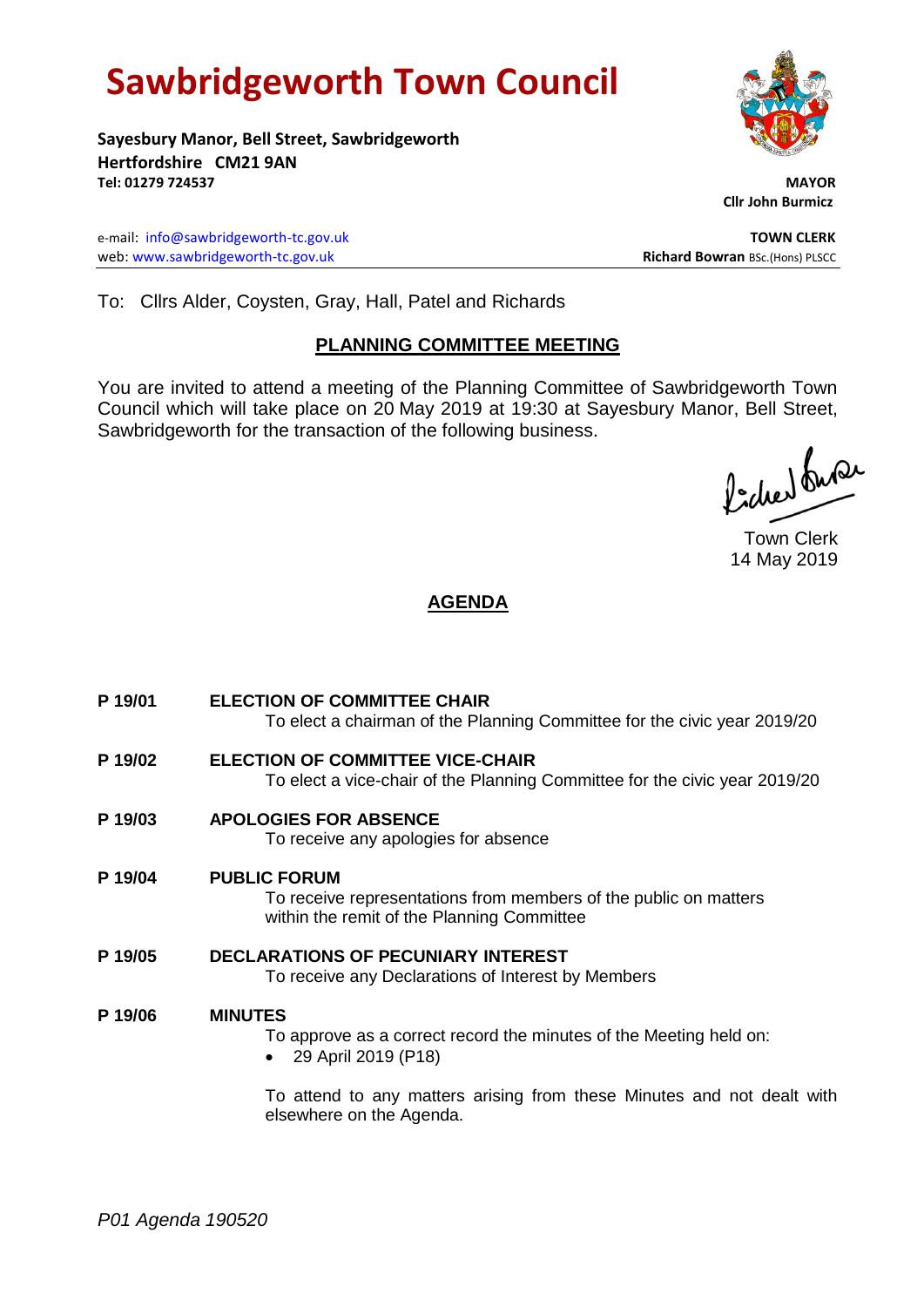#### **P 19/07 PLANNING APPLICATIONS RECEIVED FROM EHDC**

To consider Planning Applications received from EHDC since the last meeting of the Planning Committee

#### **3/19/0626/HH 21 Springhall Road**

[Conservatory to rear](https://publicaccess.eastherts.gov.uk/online-applications/applicationDetails.do?activeTab=documents&keyVal=POQ4JLGLIKY00) **Applicant:** Mr A Clayden

#### **3/19/0754/LBC Grove House, 36 London Road**

[Demolition of existing lean to conservatory and free standing wall. Erection of a two storey](https://publicaccess.eastherts.gov.uk/online-applications/applicationDetails.do?activeTab=documents&keyVal=PPNDQUGLIUD00)  [side extension, re-rendering of external elevations of the building, insertion of timber door](https://publicaccess.eastherts.gov.uk/online-applications/applicationDetails.do?activeTab=documents&keyVal=PPNDQUGLIUD00)  [above garage door to rear elevation. Erection of a side boundary wall \(2m high\) and a 2](https://publicaccess.eastherts.gov.uk/online-applications/applicationDetails.do?activeTab=documents&keyVal=PPNDQUGLIUD00)  [metre high sliding gate for vehicular access together with associated hard landscaping](https://publicaccess.eastherts.gov.uk/online-applications/applicationDetails.do?activeTab=documents&keyVal=PPNDQUGLIUD00)  [works. Internal alterations at ground floor level involving the re-hanging of a door and](https://publicaccess.eastherts.gov.uk/online-applications/applicationDetails.do?activeTab=documents&keyVal=PPNDQUGLIUD00)  creation of a new structural opening, [internal alterations at first floor level comprising the](https://publicaccess.eastherts.gov.uk/online-applications/applicationDetails.do?activeTab=documents&keyVal=PPNDQUGLIUD00)  [creation of new door openings, removal of partition/doors. Refurbishment and painting of](https://publicaccess.eastherts.gov.uk/online-applications/applicationDetails.do?activeTab=documents&keyVal=PPNDQUGLIUD00)  [windows](https://publicaccess.eastherts.gov.uk/online-applications/applicationDetails.do?activeTab=documents&keyVal=PPNDQUGLIUD00)

**\_\_\_\_\_\_\_\_\_\_\_\_\_\_\_\_\_\_\_\_\_\_\_\_\_\_\_\_\_\_\_\_\_\_\_\_\_\_\_\_\_\_\_\_\_\_\_\_\_\_\_\_\_\_\_\_\_\_\_\_\_\_\_\_\_**

**\_\_\_\_\_\_\_\_\_\_\_\_\_\_\_\_\_\_\_\_\_\_\_\_\_\_\_\_\_\_\_\_\_\_\_\_\_\_\_\_\_\_\_\_\_\_\_\_\_\_\_\_\_\_\_\_\_\_\_\_\_\_\_\_\_**

**\_\_\_\_\_\_\_\_\_\_\_\_\_\_\_\_\_\_\_\_\_\_\_\_\_\_\_\_\_\_\_\_\_\_\_\_\_\_\_\_\_\_\_\_\_\_\_\_\_\_\_\_\_\_\_\_\_\_\_\_\_\_\_\_\_**

**\_\_\_\_\_\_\_\_\_\_\_\_\_\_\_\_\_\_\_\_\_\_\_\_\_\_\_\_\_\_\_\_\_\_\_\_\_\_\_\_\_\_\_\_\_\_\_\_\_\_\_\_\_\_\_\_\_\_\_\_\_\_\_\_\_**

**Applicant:** Mr M Furnace

#### **3/19/0844/HH 61 Elmwood, CM21 9NN**

[Single storey front extension to create porch and change to roof](https://publicaccess.eastherts.gov.uk/online-applications/files/6704256F997F84CDB2B47AE367E967AE/pdf/3_19_0844_HH--1371945.pdf) **Applicant:** Mrs Kim Taylor

#### **3/19/0916/HH 28 Rowney Gardens, CM21 0AT**

[Demolition of side garage and removal of chimney stacks. Erection of single storey front,](https://publicaccess.eastherts.gov.uk/online-applications/applicationDetails.do?activeTab=documents&keyVal=PQTQTLGL00X00)  [side, rear and two storey side and rear extensions](https://publicaccess.eastherts.gov.uk/online-applications/applicationDetails.do?activeTab=documents&keyVal=PQTQTLGL00X00) **Applicant:** Mr K Hawkins

**\_\_\_\_\_\_\_\_\_\_\_\_\_\_\_\_\_\_\_\_\_\_\_\_\_\_\_\_\_\_\_\_\_\_\_\_\_\_\_\_\_\_\_\_\_\_\_\_\_\_\_\_\_\_\_\_\_\_\_\_\_\_\_\_\_**

#### **P 19/08 LATE PLANNING APPLICATIONS**

To deal with Planning Applications received from EHDC following the Publication of this Agenda and received before 17 May 2019

**P 19/09 PLANNING DECISIONS MADE BY EHDC** To receive Planning Decisions from EHDC

#### **3/18/2534/HH 2 Lowfield, CM21 9HL**

Demolition of conservatory. Double storey side extension and single storey rear extension *STC Comment:* No objection *EHDC Decision:* Granted **\_\_\_\_\_\_\_\_\_\_\_\_\_\_\_\_\_\_\_\_\_\_\_\_\_\_\_\_\_\_\_\_\_\_\_\_\_\_\_\_\_\_\_\_\_\_\_\_\_\_\_\_\_\_\_\_\_\_\_\_\_\_\_\_\_\_**

**\_\_\_\_\_\_\_\_\_\_\_\_\_\_\_\_\_\_\_\_\_\_\_\_\_\_\_\_\_\_\_\_\_\_\_\_\_\_\_\_\_\_\_\_\_\_\_\_\_\_\_\_\_\_\_\_\_\_\_\_\_\_\_\_\_\_**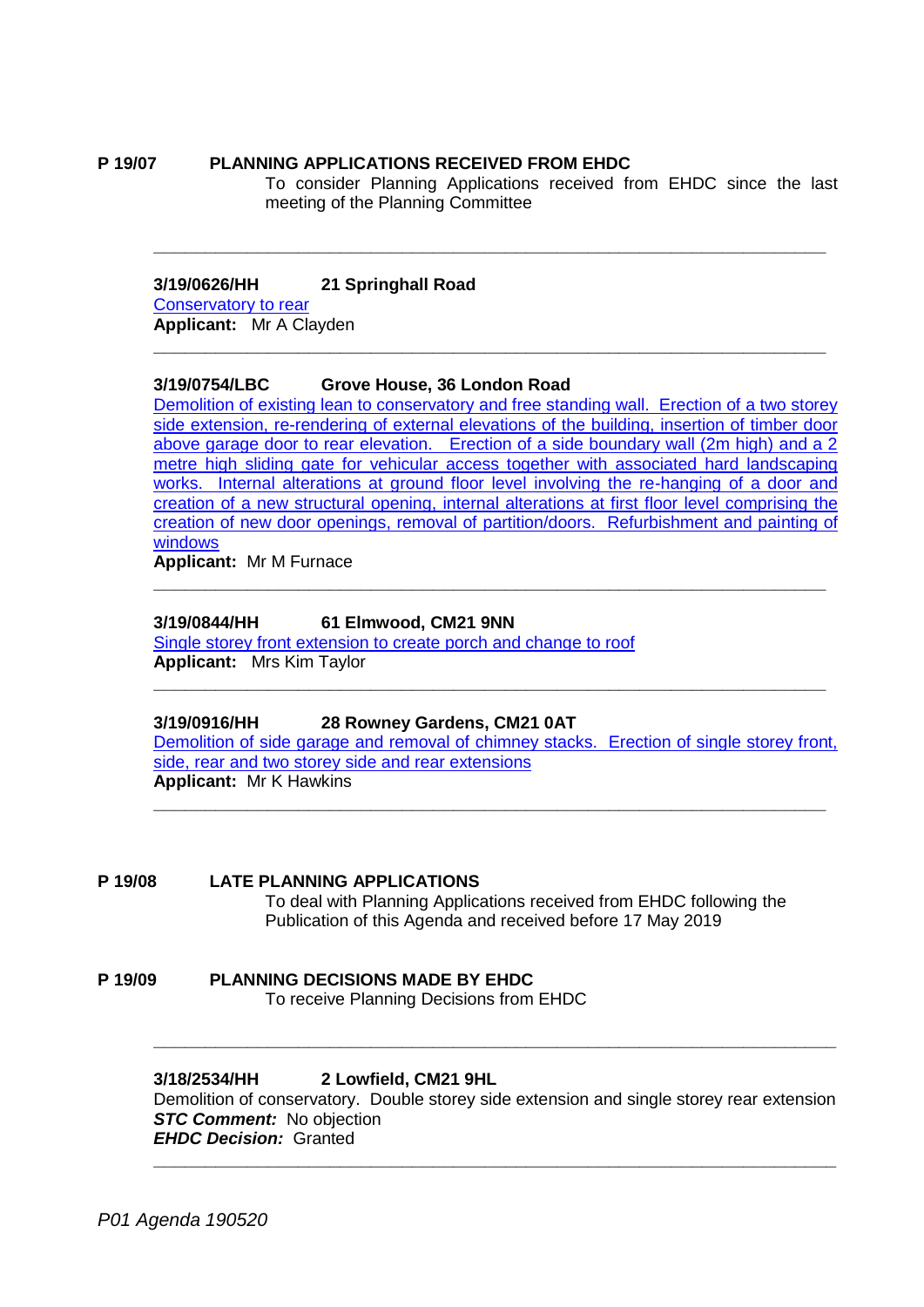### **3/18/2770/HH 30 Bell Street, CM21 9AN** Single storey rear extension *STC Comment:* No objection *EHDC Decision:* Granted

#### **3/19/0127/FUL 41 School Lane, CM21 9FA**

Change of use of amenity land to driveway and the erection of a 1.2-1.5 metre high retaining wall. Amendment to LPA's Approval 3/17/1398/FUL *STC Comment:* No objection *EHDC Decision:* Granted

**\_\_\_\_\_\_\_\_\_\_\_\_\_\_\_\_\_\_\_\_\_\_\_\_\_\_\_\_\_\_\_\_\_\_\_\_\_\_\_\_\_\_\_\_\_\_\_\_\_\_\_\_\_\_\_\_\_\_\_\_\_\_\_\_\_\_**

**\_\_\_\_\_\_\_\_\_\_\_\_\_\_\_\_\_\_\_\_\_\_\_\_\_\_\_\_\_\_\_\_\_\_\_\_\_\_\_\_\_\_\_\_\_\_\_\_\_\_\_\_\_\_\_\_\_\_\_\_\_\_\_\_\_\_**

**\_\_\_\_\_\_\_\_\_\_\_\_\_\_\_\_\_\_\_\_\_\_\_\_\_\_\_\_\_\_\_\_\_\_\_\_\_\_\_\_\_\_\_\_\_\_\_\_\_\_\_\_\_\_\_\_\_\_\_\_\_\_\_\_\_\_**

#### **3/19/0360/FUL 1-10 Bells Walk, London Road, CM21 9JG**

Front extension of shop involving enclosure of walkway and provision of new shop front **STC Comment:** Objection. The proposed changes appear to be contrary to District Plan Policy HA4 in that they do not enhance the appearance of the property within the Conservation Area. They do not however appear to be contrary to Policy RTC4 relating to supporting the vitality of the town centre

**\_\_\_\_\_\_\_\_\_\_\_\_\_\_\_\_\_\_\_\_\_\_\_\_\_\_\_\_\_\_\_\_\_\_\_\_\_\_\_\_\_\_\_\_\_\_\_\_\_\_\_\_\_\_\_\_\_\_\_\_\_\_\_\_\_\_**

*EHDC Decision:* Granted

#### **3/19/0377/FUL Tanit, Spellbrook, CM22 7SE**

Change of use from House in Multiple Occupation with 6 bedrooms (use class C4) to larger House in Multiple Occupation with 7 bedrooms (retrospective)

*STC Comment: Objection. Appears to be overcrowding of property with no proper means* of emergency escape

**\_\_\_\_\_\_\_\_\_\_\_\_\_\_\_\_\_\_\_\_\_\_\_\_\_\_\_\_\_\_\_\_\_\_\_\_\_\_\_\_\_\_\_\_\_\_\_\_\_\_\_\_\_\_\_\_\_\_\_\_\_\_\_\_\_\_**

*EHDC Decision:* Granted

#### **3/19/0406/FUL Land Adj The Chestnuts, Redricks Lane, CM21 0RL**

Demolition of swimming pool and enclosure. Erection of 1 no. 3 Bedroomed bungalow, with the creation of vehicular access, parking and landscaping

*STC Comment:* Objection. Infringing on greenbelt and appears contrary to District Plan Policy HOU11 (GBR1)

*EHDC Decision:* Refused. "The proposed development would constitute inappropriate development within the Green Belt and additional harm would result from loss of openness. The harm by reason of its inappropriateness and loss of openness is not clearly outweighed by other considerations, nor have very special circumstances been demonstrated. The proposal is therefore contrary to policy GBR1 of the East Herts District Plan 2018 and the National Planning Policy Framework" & "The proposed development, by reason of its siting, would fail to respect the open nature of the southern side of Redricks Lane, and would be detrimental to the character and appearance of the surrounding area, contrary to policy DES4 of the East Herts District Plan 2018".

**\_\_\_\_\_\_\_\_\_\_\_\_\_\_\_\_\_\_\_\_\_\_\_\_\_\_\_\_\_\_\_\_\_\_\_\_\_\_\_\_\_\_\_\_\_\_\_\_\_\_\_\_\_\_\_\_\_\_\_\_\_\_\_\_\_\_**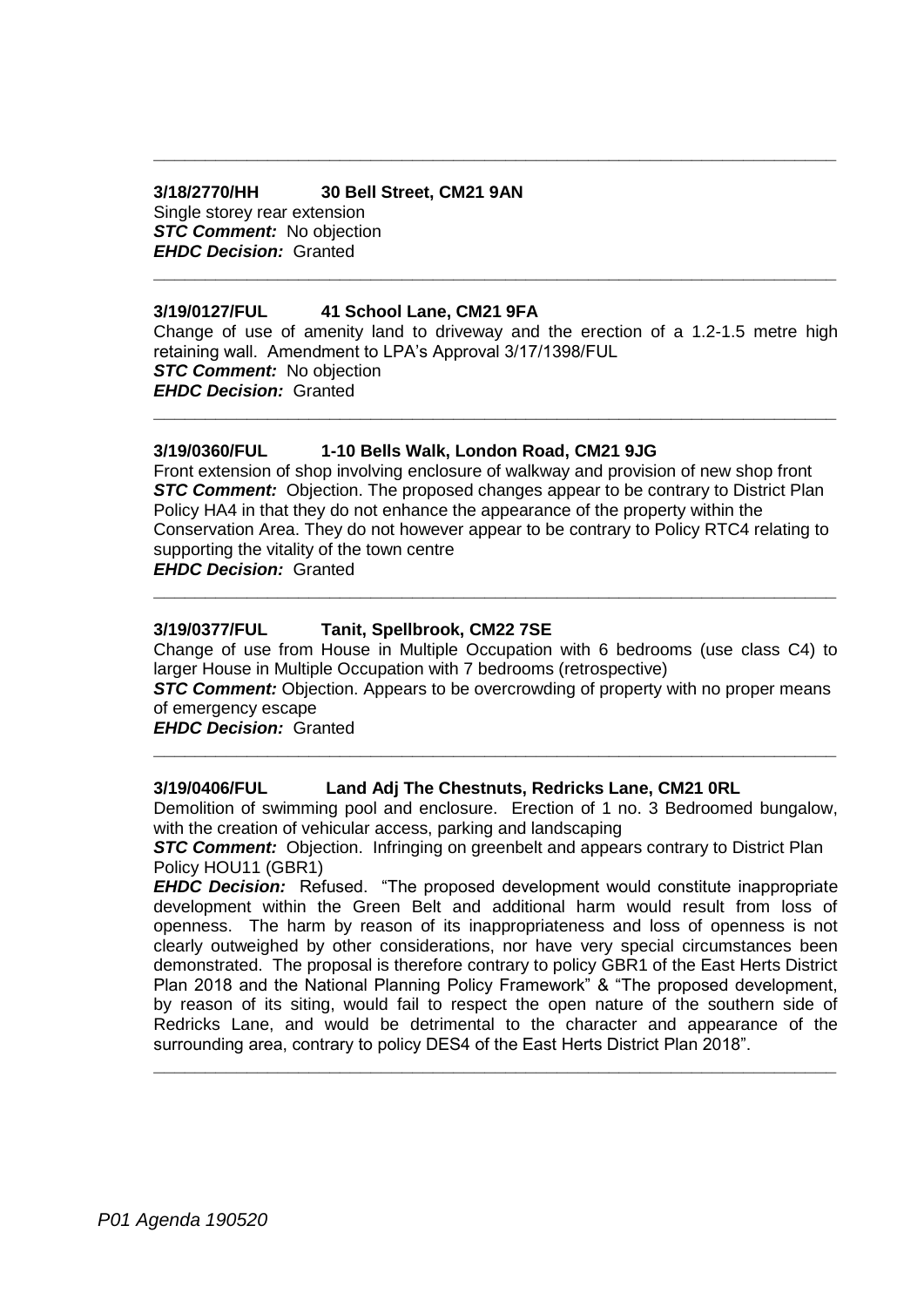#### **3/19/0518/FUL Land West of Farlea, Spellbrook Lane, CM23 4AY**

Construction of 1no. detached dwelling

**STC Comment:** No objection.

*EHDC Decision:* Refused. "The proposed development would constitute inappropriate development within the Green Belt and additional harm would result from loss of openness. The harm by reason of its inappropriateness and loss of openness is not clearly outweighed by other considerations, nor have very special circumstances been demonstrated. The proposal is therefore contrary to policy GBR1 of the East Herts District Plan 2018 and the National Planning Policy Framework" and "The proposed development, by reason of its siting and layout, would result in a form of development that fails to complement the existing pattern and grain of development in the surrounding area. The proposal would therefore be contrary to Policy DES4 of the East Herts District Plan 2018".

**\_\_\_\_\_\_\_\_\_\_\_\_\_\_\_\_\_\_\_\_\_\_\_\_\_\_\_\_\_\_\_\_\_\_\_\_\_\_\_\_\_\_\_\_\_\_\_\_\_\_\_\_\_\_\_\_\_\_\_\_\_\_\_\_\_\_**

**\_\_\_\_\_\_\_\_\_\_\_\_\_\_\_\_\_\_\_\_\_\_\_\_\_\_\_\_\_\_\_\_\_\_\_\_\_\_\_\_\_\_\_\_\_\_\_\_\_\_\_\_\_\_\_\_\_\_\_\_\_\_\_\_\_\_**

#### **3/19/0532/HH 3 Forebury Avenue, CM21 9BG**

Double storey side and second storey rear extension with changes to fenestration **STC Comment:** No objection

*EHDC Decision:* Refused. "The proposed development, by reason of its size, scale and design, would add considerable bulk and mass to the site that would fail to appear subservient in scale and would fail to achieve a high standard of design to respond to the context of the site, or to reflect local distinctiveness. The development would therefore be harmful to the character and appearance of the site and surrounding area. The proposal would thereby be contrary to Policies DES4 and HOU11 of the East Herts District Plan 2018 and the National Planning Policy Framework"

**\_\_\_\_\_\_\_\_\_\_\_\_\_\_\_\_\_\_\_\_\_\_\_\_\_\_\_\_\_\_\_\_\_\_\_\_\_\_\_\_\_\_\_\_\_\_\_\_\_\_\_\_\_\_\_\_\_\_\_\_\_\_\_\_\_\_**

### **3/19/0602/VAR 50 London Road, CM21 9JN (Shell Garage)**

Variation of Condition 4 part 2 (Contamination) of planning permission ref 3/18/2446/FUL – (Demolition and redevelopment of petrol filling station including new single storey sales building). Within 3 months of site completion a validation report shall be submitted for approval in writing by the local Planning Authority

STC Comment: No objection EHDC Decision: Granted

**\_\_\_\_\_\_\_\_\_\_\_\_\_\_\_\_\_\_\_\_\_\_\_\_\_\_\_\_\_\_\_\_\_\_\_\_\_\_\_\_\_\_\_\_\_\_\_\_\_\_\_\_\_\_\_\_\_\_\_\_\_\_\_\_\_\_**

### **3/19/0624/PNHH 8 Beechfield, CM21 9NG**

Single storey rear extension. Depth 6.0 metres, maximum height 4.0 metres, Eaves height 2.9 metres

**\_\_\_\_\_\_\_\_\_\_\_\_\_\_\_\_\_\_\_\_\_\_\_\_\_\_\_\_\_\_\_\_\_\_\_\_\_\_\_\_\_\_\_\_\_\_\_\_\_\_\_\_\_\_\_\_\_\_\_\_\_\_\_\_\_\_**

**STC Comment:** No comment *EHCD Decision:* Prior approval is not required

#### **P 19/10 PLANNING APPEALS**

To receive notification from EHDC of Planning Appeals

Plans are no longer available in the Council Office for inspection. They are available on-line on the East Herts District Council web-site.

Members of the public and press are cordially invited to attend all meetings of the Council and its committees.